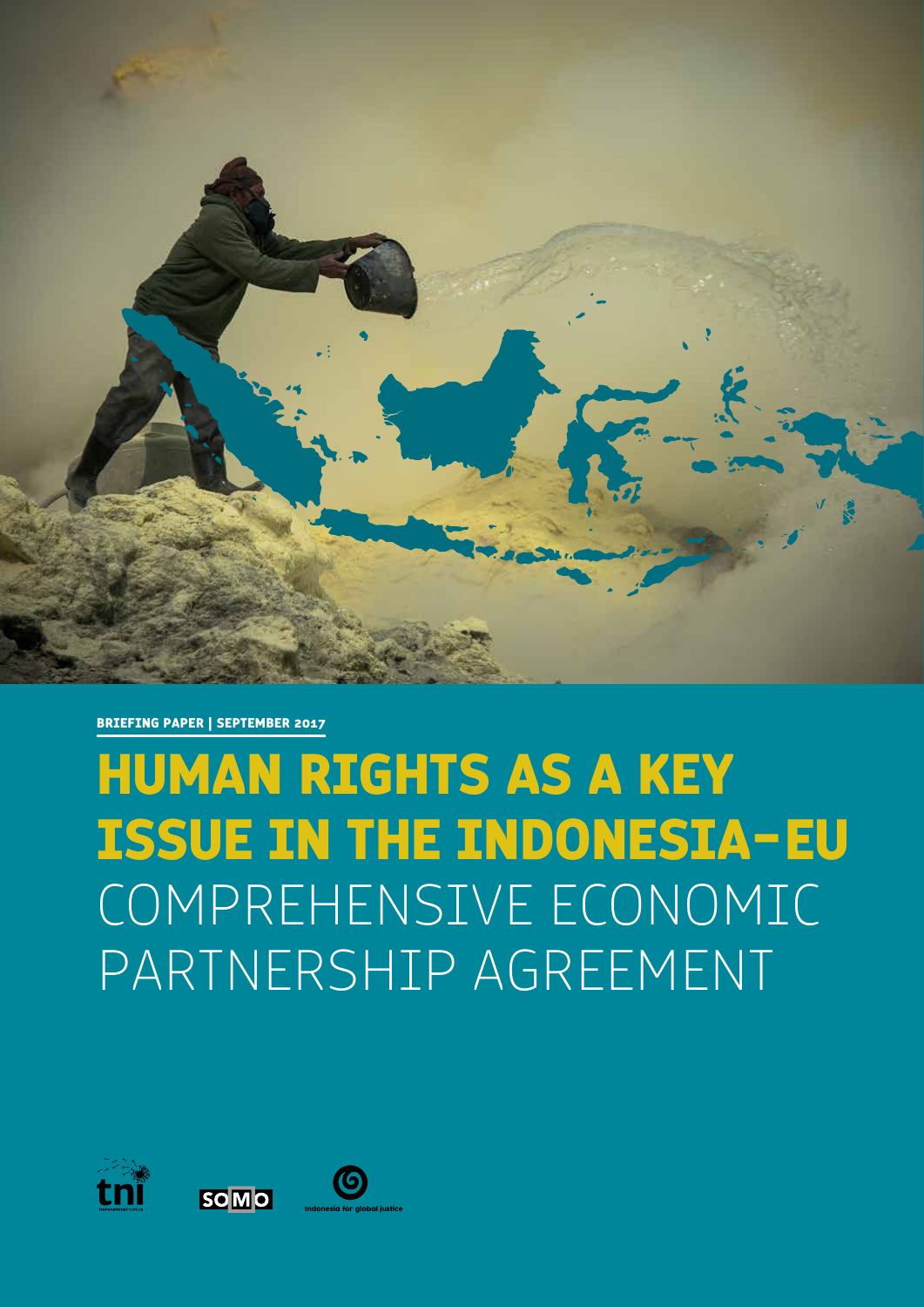# COMPREHENSIVE ECONOMIC PARTNERSHIP AGREEMENT

Compiled by **Rachmi Hertanti and Aurora Aravena Søna, IGJ** Edit **Maarten Bakker & Roeline Knottnerus, SOMO**

ISBN/EAN **978-94-6207-122-3 Briefing Paper | September 2017**

**With contributions from the Centre for Research on Multinational Corporations (SOMO) and the Transnational Institute (TNI)**



This briefing paper is part of a series of reports highlighting the flawed and imbalanced agenda for the proposed Indonesia-EU Comprehensive Economic Partnership Agreement (CEPA) that fails to move towards fairer trade that promotes equitable and sustainable development.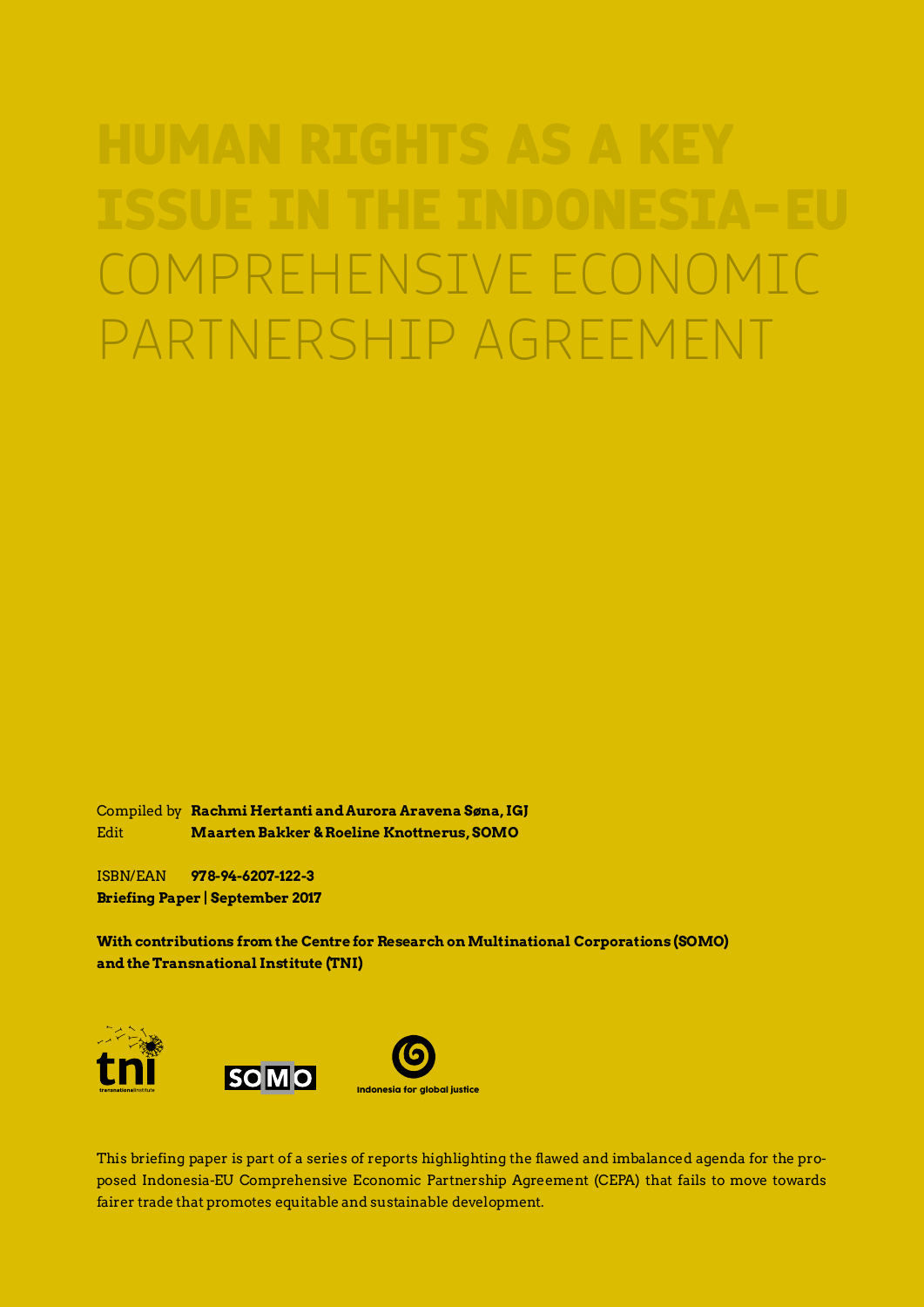## **1.**  INTRODUCTION

In April 2016, the European Union (EU) and Indonesia announced their intention to conclude an EU-Indonesia Comprehensive Economic Partnership Agreement (CEPA). Negotiations were officially launched in September 2016.

This paper explores the potential impacts of an Indonesia-EU CEPA on human rights in Indonesia and the state's duty to protect human rights.

Modern trade and investment agreements like the CEPA can impact deeply on domestic policies and conflict with wider human rights obligations and the duty to protect the environment.

The CEPA negotiations deal not only with at-the-border trade in goods, but also with market access for European service providers and extensive liberalisation and protection of European investors in the Indonesian economy.

Liberalisation of services will enhance commercialisation and opportunities for cherry-picking by foreign service providers focusing on wealthy consumers in concentrated markets. This threatens to conflict with universal and affordable access to basic public services, including in poorer, outlying regions in Indonesia.

The extensive protection of foreign investor rights routinely included in the EU's free are enforceable through a binding investor-state dispute settlement mechanism, which allows transnational corporations to unilaterally sue sovereign states before an international investment tribunal if government measures threaten to impact negatively on the returns on their investment. As awards can run into hundreds of millions of dollars, even the threat of claims can 'persuade' governments to retract or water down contested measures. The proposed inclusion of an investment chapter in the CEPA threatens public authorities' freedom to regulate in the wider public interest.

The report has a special focus on the EU's interest in 'sustainable access' to raw materials<sup>1</sup> in the CEPA. The EU is demanding that Indonesia weakens regulation (such as export taxes, etc.) related to energy and raw materials.2,3 Indonesia is using such measures as part of its policy to boost domestic development. Foreign investors have already used (the threat of) multi-million dollar investment claims to 'persuade' Indonesia to water down or shelve proposed measures. As an overarching problem, economic activities in the raw materials sector are frequently linked to human rights violations.

To ensure a draft agreement will not lead to incompatibility with pre-existing human rights obligations, the CEPA negotiations should be based on a human rights impact assessment (HRIA). The human rights and environmental impacts on CEPA should also be periodically assessed ex post, leading to amendments of the agreement if there are negative outcomes.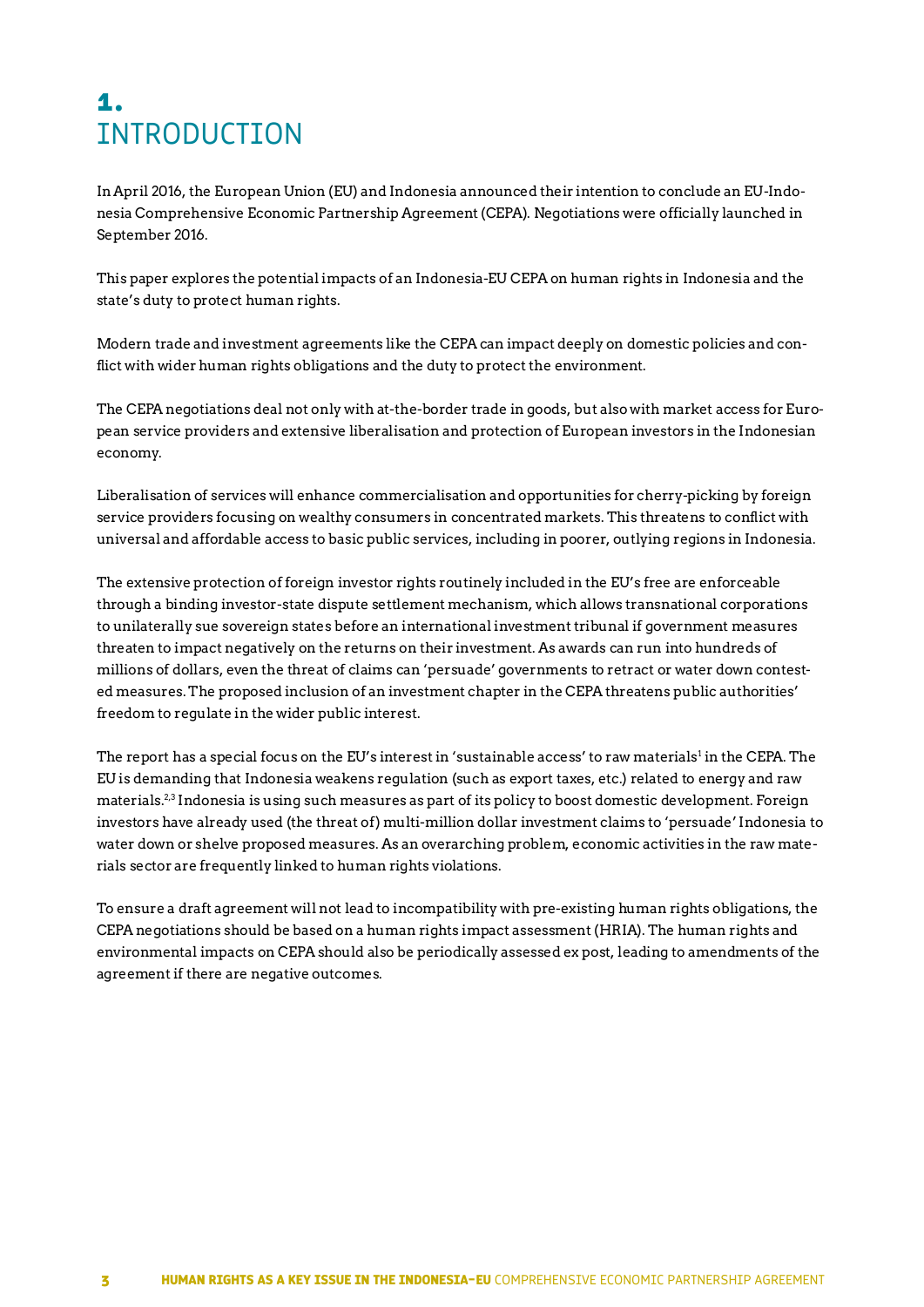

Koalis Masyarakat untuk Kedadilar Ekonomi

© PICTURE BY BREAK FREE

## **2.**  SECRET NEGOTIATIONS THREATEN HUMAN RIGHTS

Negotiations on free trade and investment agreements generally take place largely behind closed doors, with little access for civil society and the millions of people who will be directly affected by these deals. This 'democratic deficit' poses a threat to the protection of human rights. In response to calls for more transparency, the European Commission has been issuing reports on the two CEPA negotiating rounds,<sup>4</sup> and recently published nine initial European proposals for the trade agreement under negotiation with Indonesia.<sup>5</sup> However, while big business was heavily involved in the EU-Indonesia Vision Group that presented its recommendations on how to strengthen EU-Indonesian trade and investment relations<sup>6</sup> in 2011,<sup>7</sup> neither civil society in Indonesia nor the Indonesian parliament have been consulted by their own government about the proceedings or about the content of the planned CEPA. In Europe, a questionnaire launched in 2016 by the European Commission's Trade Department on a Free Trade Agreement with Indonesia was targeted at industry stakeholders, to comment on the practical experience of doing business in Indonesia.8 Civil society consultation was limited to a 'civil society dialogue' meeting organised by the European Commission.

This lack of transparency and democratic scrutiny violates fundamental human rights, most significantly the human right of every citizen to take part in the conduct of public affairs, as established in Article 25(a) of the International Covenant on Civil and Political Rights. UN independent experts and special rapporteurs have repeatedly voiced their concerns about the potential impact of trade and investment agreements on the rights to life, food, water and sanitation, health, housing, education, science and culture, improved labour standards, an independent judiciary, a clean environment and the right not to be subjected to forced resettlement.<sup>9</sup> They continue to strongly recommend that all current negotiations about bilateral and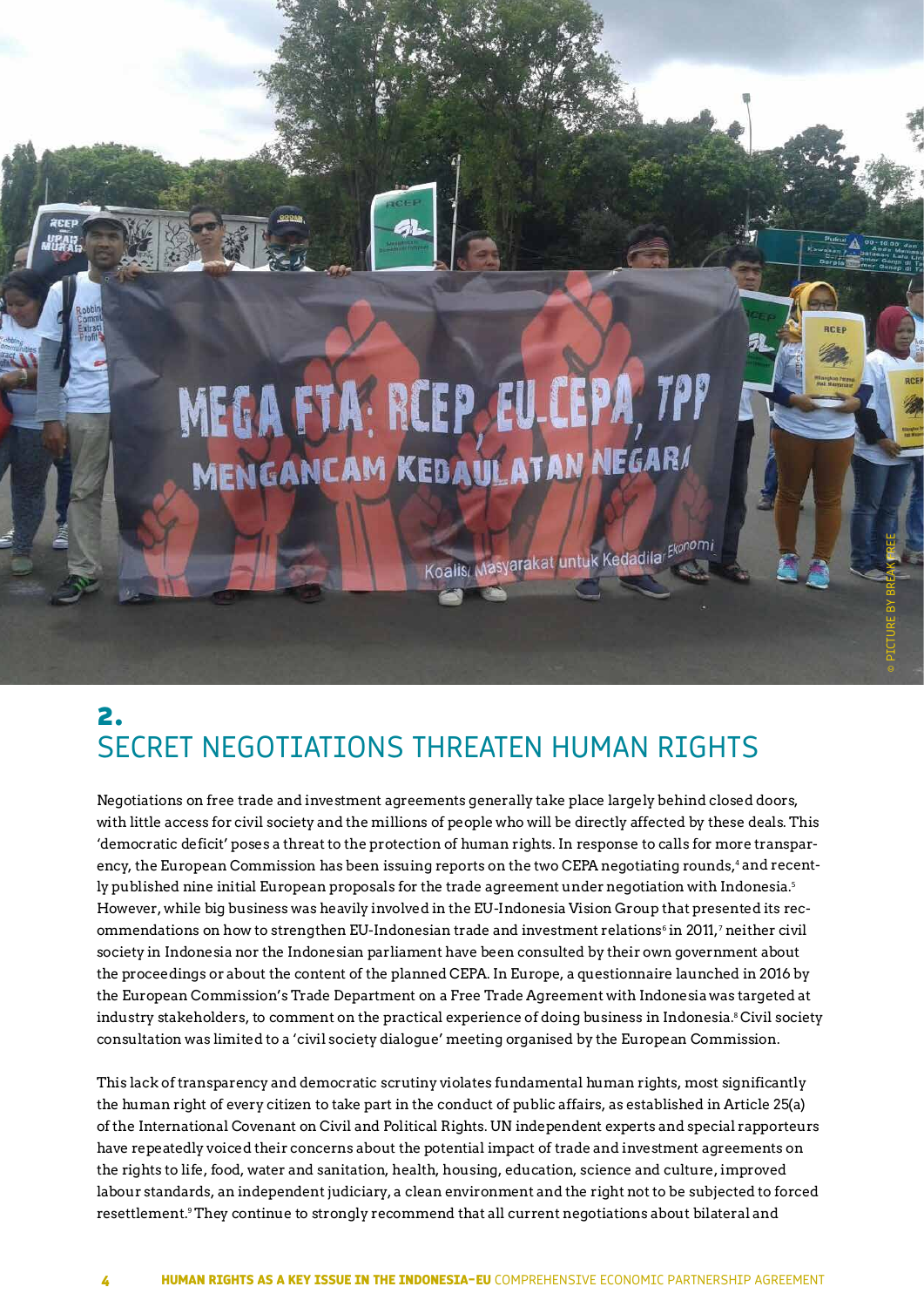multilateral trade and investment agreements should be conducted transparently with the consultation and participation of all relevant stakeholders, including labour unions, health professionals and others.

## **3.**  CALL TO ASSESS HUMAN RTGHTS IMPACTS OF THE CEPA

In order to ensure that free trade agreements adhere to the highest standards of human rights and democracy, there has been a growing demand for governments to conduct human rights impact assessments (HRIAs) prior to adopting and implementing trade and investment agreements to identify, predict and respond to potential human rights impacts.

Trade and investment agreements can have significant human rights impacts on, for example, the right to health or the right to food. The influx of imports can lead to a crowding out of small farmers. Extension of intellectual property rights that benefit large pharmaceutical companies can impact negatively on the availability of cheaper, generic medicines. Also, big investment projects involving foreign investors, including in mining, agro-industry and infrastructure, have been associated with land-grabbing and displacement of local communities and indigenous peoples<sup>10</sup> and pollution that impacts on the right to food and the right to health.<sup>11</sup>

When a state decides to endorse a human rights treaty, the obligations on the protection and promotion of human rights enshrined in the treaty become legally binding. Some human rights are legally binding regardless of ratifications, such as freedom from slavery. Human rights cannot be traded off as part of a trade deal.<sup>12</sup> States should therefore take the utmost care that they do not conclude trade and investment agreements that make it more difficult for themselves or other parties to comply with their human right obligations. Human rights bodies have stressed that a continuous process of impact assessment is required to ensure that all provisions of human rights treaties are respected. These bodies have occasionally urged individual states to perform assessments of the trade and investment agreements that they are entering into.13 Thus, states are highly recommended, or even legally required, to perform HRIAs in order to comply with their international human rights obligations.

The EU has been assessing its free trade and investment agreements for their impacts on sustainable development since 1999. However, a standard Sustainability Impact Assessment covers only certain aspects of the impact of such agreements on social rights and cannot be regarded as a substitute for a human rights impact assessment.<sup>14</sup>

A HRIA is especially designed to map the potential human rights effects of trade and investment agreements, and is ideally carried out not just ex ante, but also periodically ex post, to evaluate and remedy any adverse human rights impacts occurring as a result of trade and investment agreements after their implementation.

#### **Guiding principles on HRIAs**

A dedicated HRIA is designed to determine whether a trade and investment agreement harbours potential conflicts with the normative framework of human rights. 'Guiding Principles on Human Rights Impact Assessments of Trade and Investment Agreements' were outlined by Olivier De Schutter, UN Special Rapporteur on the Right to Food, in a report to the Human Rights Council in 2011. The report provides states with instructions about how to ensure that trade and investment agreements are consistent with their human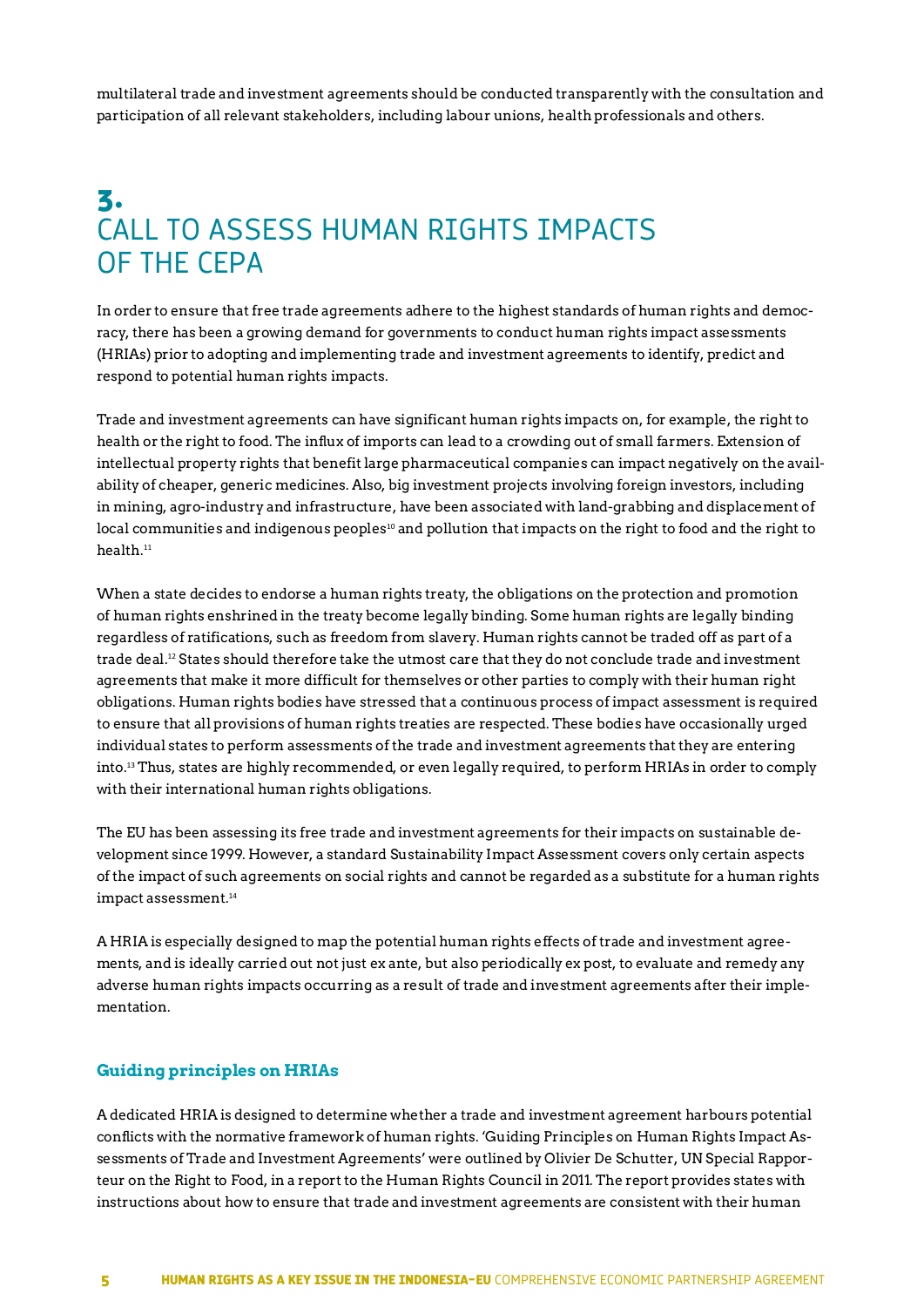rights obligations. It offers a set of principles that provide a comprehensive methodology for HRIAs. While these principles are universally applicable, the report stresses that the way in which they are implemented will depend on national contexts and capacities.<sup>15</sup>

The Guiding Principles on HRIAs provide a comprehensive guide for developing a sound methodology for conducting an HRIA. In combination with the UN Guiding Principles on Business and Human Rights, these can be used as a global standard for preventing and resolving threats and violations of human rights in relation to trade and investment. However, the Guiding Principles are non-binding and have so far not lead to a change in treaty practice to ensure the primacy of human rights over trade and investment policy.

In 2014, the Human Rights Council adopted a resolution "to establish an open-ended intergovernmental working group on transnational corporations and other business enterprises with respect to human rights, whose mandate shall be to elaborate an international legally binding instrument to regulate, in international human rights law, the activities of transnational corporations and other business enterprises."<sup>16</sup> Recent research suggests that this proposed Binding Treaty on Business and Human Rights could be used "as an instrument to establish binding obligations on States to reform trade and investment agreements, to mitigate the potential negative impact of trade and investment agreements on the full enjoyment of human rights and to regulate the relationship between the two regimes in case of a conflict".<sup>17</sup>

#### **Transparent and democratic process**

HRIAs seek to measure the positive and negative impacts of a free trade agreement (FTA) on human rights in countries that will adopt the agreement. Transparency is a crucial condition of the guiding principles on how to conduct a HRIA, requiring the assessment to be based on sources of information that are made public, and to be open to receiving submissions.

Another key aspect of conducting a comprehensive HRIA is to ensure that all stakeholders are involved and fully informed. This requires equality and non-discrimination, inclusive participation and the interdependence of rights. Moreover, the assessment process should not exclude any individuals or groups from its scope; all stakeholders and those affected should be at the centre of the process, and the scrutiny cannot be limited to one right but should also investigate impacts on related rights.<sup>18</sup>

Individual states can decide for themselves whom they will entrust with conducting a HRIA. It is recommended, however, that the HRIA procedure should be stipulated in national legislations, and should not be left to the ad hoc choices of government officials.<sup>19</sup> The HRIA's findings must also be submitted to parliaments before they ratify the relevant agreement.<sup>20</sup>



**"A HUMAN RIGHTS IMPACT ASSESSMENT (HRIA) IS IMPORTANT AND OUGHT TO BE A MANDATORY ELEMENT IN ANY FTA NEGOTIATING PROCESS."** 

Indonesian MP Mercy Chriesty Barends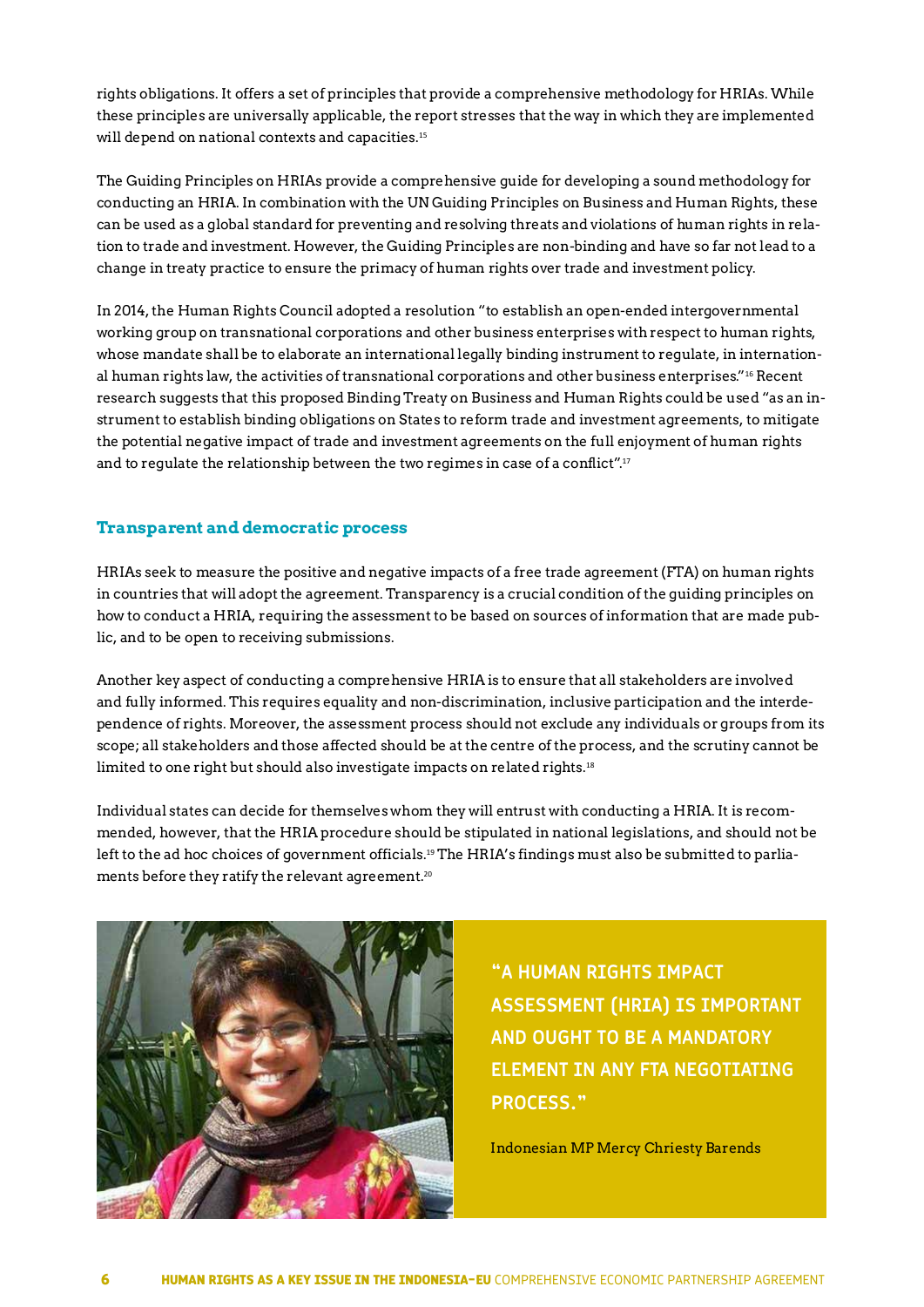

#### **Civil society impact assessments**

In the absence of an official, mandatory HRIA framework to accompany the negotiation of trade and investment agreements, civil society has been conducting its own (partial) impact studies. An example is a study from 2007 conducted by the Ecumenical Advocacy Alliance on the impact of trade liberalisation on the right to food. EEA's methodology was applied to case studies of rice-farming communities in Indonesia, as well as in Honduras and Ghana. EEA's HRIA results confirmed that trade liberalisation has directly led to the violation of the right to food of small-scale rice producers, and that external actors, including governments, have prevented states from fulfilling the rights of their citizens.<sup>21</sup>

SOMO also conducted several studies into the human rights impacts of the liberalisation of services in the context of the World Trade Organization(WTO)/General Agreement on Trade in Services (GATS) negotiations, including for India, Colombia and Kenya.<sup>22</sup> In 2016, TNI published an ex post assessment of the impacts of the EU-Colombia FTA, including recommendations for further effective follow-up and monitoring.<sup>23</sup>

#### **European Commission: weak commitment to human rights protection?**

The ongoing negotiations between Indonesia and the EU should be based on the human rights requirements established in the 2014 Partnership and Cooperation Agreement between the two parties. Both Indonesia and the EU decided in this agreement to support the implementation of the Indonesian National Plan of Action on Human Rights as well as other international human rights instruments. However, the recent developments in the negotiations regarding an FTA between the EU and Vietnam raise concerns about the commitment of the former to human rights protection.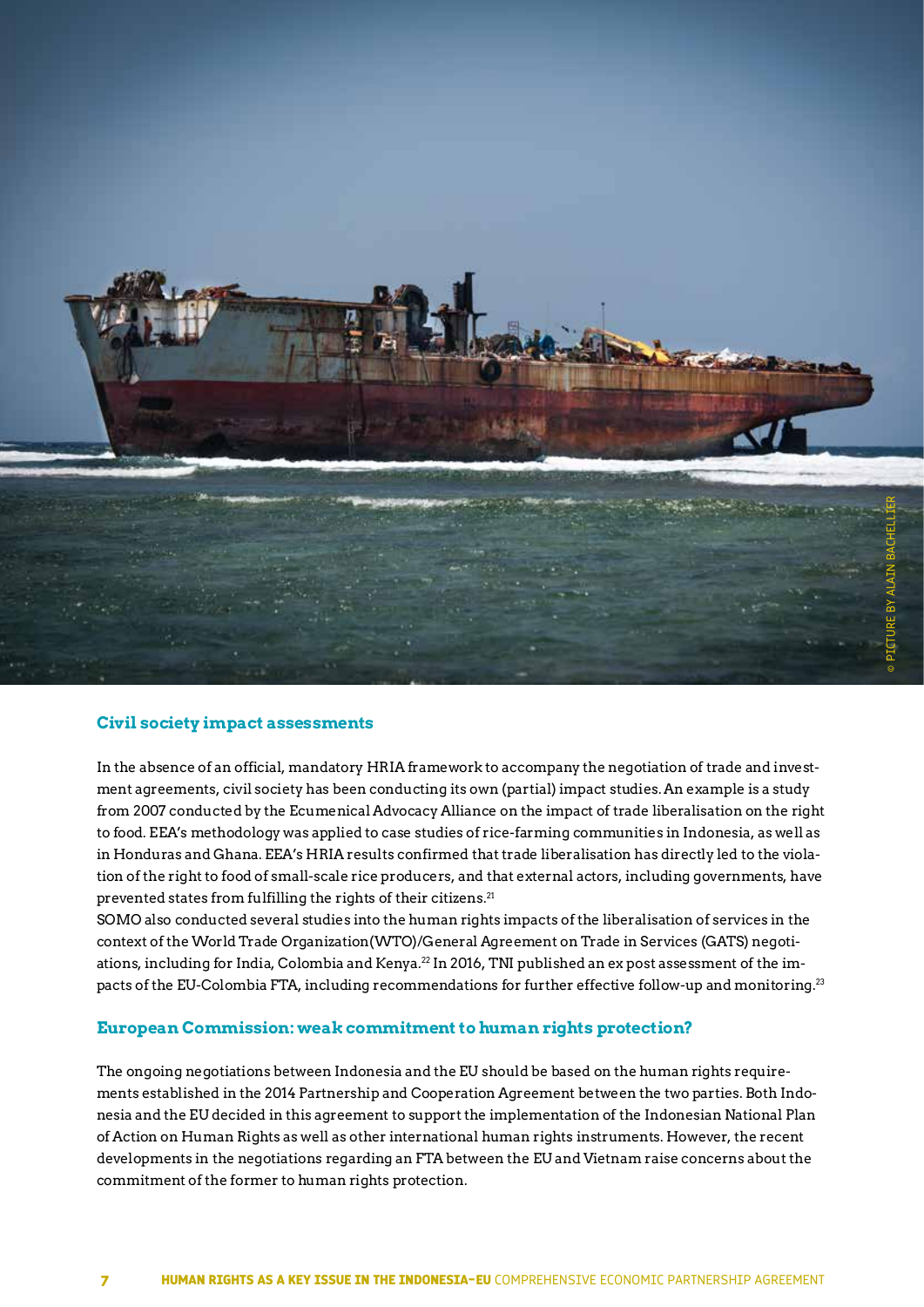In August 2014, the European Ombudsman received complaints from the International Federation for Human Rights and the Vietnam Committee on Human Rights, concerning the failure of the European Commission to carry out a human rights impact assessment as part of the preparations for the EU-Vietnam FTA. While the Commission argued that a HRIA was not necessary, the Ombudsman concluded that the failure to conduct the HRIA constituted 'maladministration'. In March 2015, the Ombudsman recommended that the Commission should carry out a HRIA without further delay, and stressed that ensuring fundamental rights is vital for good administration.

The European Commission refused to embrace the Ombudsman's decision.24 This is a worrying development with regard to the EU-Indonesia trade negotiations. As there are serious concerns regarding the protection of human rights in Indonesia, it is crucial to ensure that a CEPA does not make the situation worse. Conducting an HRIA is a necessity, as supported by public international law and the conclusion by the European Ombudsman.

## **4.**  NATURAL RESOURCE EXPLOITATION AND HUMAN RIGHTS VIOLATIONS

The EU is highly dependent on industrial raw materials, including rare earth minerals. In order to guarantee sufficient resources to ensure energy security for its industries, the EU is pursuing a strategy outlined in its Energy and Raw Materials Policy Initiative, which includes minimising barriers to trade and investment.<sup>25</sup> An integral part of this strategy is the inclusion of a set of specific rules relating to energy and raw materials in all FTAs that are being negotiated by the EU with various countries, including Indonesia.<sup>26</sup> Raw materials and energy will be a key issue in the CEPA negotiations. The EU's report on the first round of negotiations indicates that the EU will be pushing for elimination of trade restrictions in this field. The EU is aiming for, inter alia, "disciplines on export restrictions, the elimination of export duties and the prohibition of new export duties".<sup>27</sup>

The EU's demand for unrestricted access to partner countries' natural resources conflicts with Indonesia's own policy choices. The Indonesian Constitution requires that the State must manage Indonesia's natural resources for the greatest prosperity of its people.28 In this context, Indonesia recently adopted a new Mining Law,29 which bans the unlimited export of raw materials and requires domestic processing in order to increase their economic value for the State. The legality of these measures was confirmed by Indonesia's Constitutional Court.30 In the context of the CEPA negotiations, the EU is targeting Indonesia's new policy to prohibit the export of concentrates (raw minerals). The EU sees these measures as an impediment to EU expansion in the energy and mining sector (minerals and metals), with negative impacts on the EU's domestic and international competitiveness.

The EU has also flagged Indonesia's policies on local content requirements and energy subsidies, as well as Indonesia's reliance on state-owned enterprises, as barriers to trade.

#### **European corporations risk association with human rights violations**

The exploitation of natural resources in Indonesia is very much associated with human rights violations. Research by the JATAM Mining Advocacy Network shows that trade and investment activities in the mining sector, in particular in mineral commodities, are associated with a variety of crimes and human rights violations, including land grabbing and displacement of indigenous peoples, environmental destruction and resulting losses to the State budget (see box below).<sup>31</sup>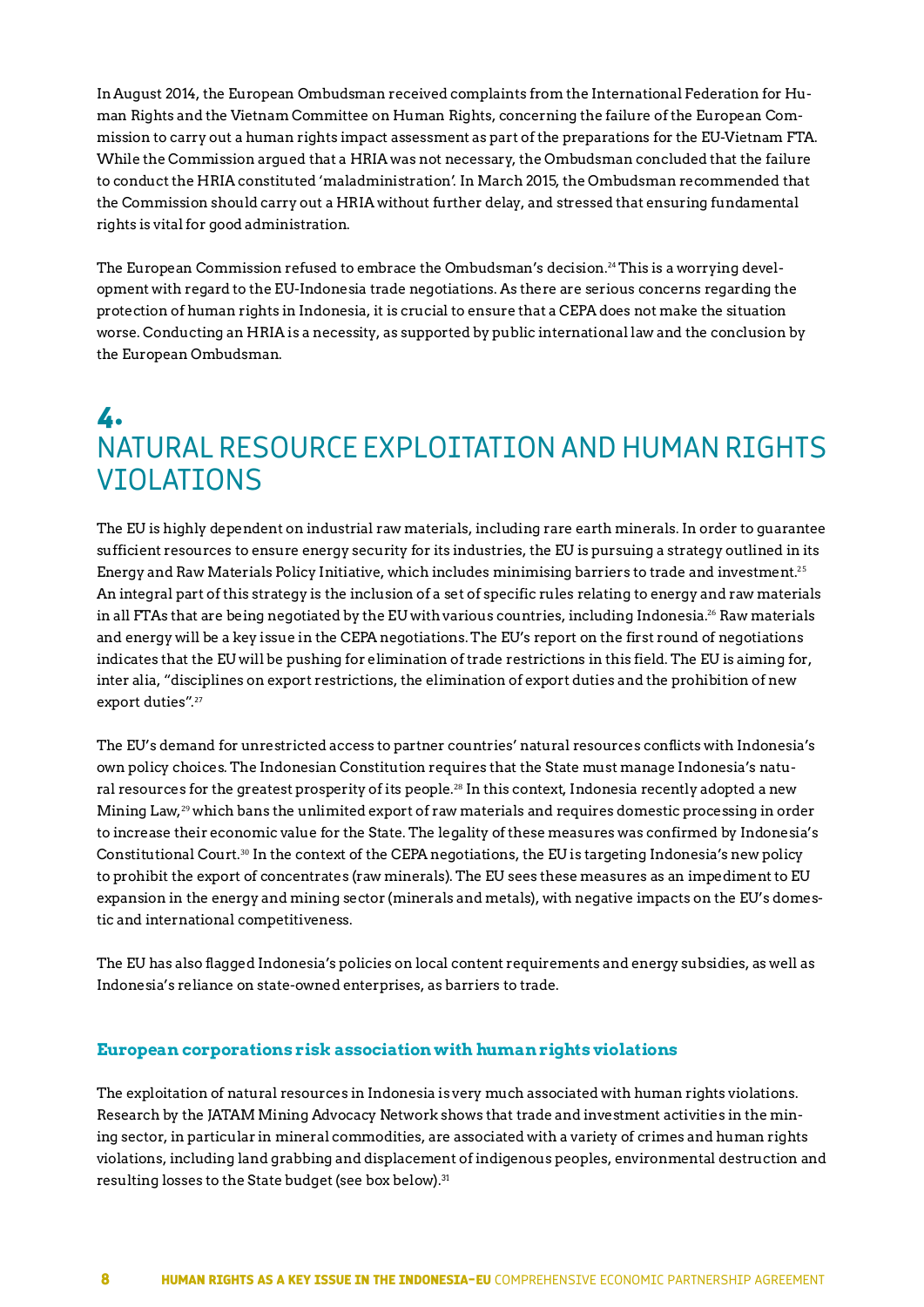The State is permitting mining crimes against humanity when it fails to control corruption among local government officials, who are issuing mining permits that lead to the dispossession of indigenous lands. Condoning corruption also leads to budget losses for the State – funds that could be used to tackle poverty or environmental damage.

Enhanced access for European multinationals to Indonesia's energy and raw materials markets runs the risk of further escalating the commercialisation of Indonesia's domestic mining and energy sector in the pursuit of unsustainable economic growth and financial revenue.

#### **HUMAN RIGHTS VIOLATIONS IN WEST PAPUA AND KALIMANTAN**

European energy corporations like BP (UK), Total E&P (France), GDF Suez (France), Lundin (Sweden), Repsol (Spain) and ENI (Italy) have joined partnerships for the exploration and exploitation of oil and gas concessions in West Papua.32 The Indonesia-EU CEPA stands to provide even greater access for EU corporations to the natural resources in the area.

Since the 1960s, the foreign exploitation of natural resources in West Papua has gone hand in hand with a variety of human right violations by the Indonesian state apparatus. Over the years, Indonesia has been repeatedly accused of murder, torture and other crimes in West Papua.33 Since Indonesia captured the sovereignty over West-Papua in 1969, it is estimated that tens or maybe hundreds of thousands of people have lost their lives as a result of violence by Indonesian forces.34 Mining licences and concessions have resulted in the dispossession of public land in Kalimantan and genocide against ethnic Dayak tribes inhabiting the Meratus mountains in South Kalimantan.

In 2008, 280 companies held mining permits in South Kalimantan, involving land concessions to a total of 553,812 hectares. The records for the coal mining business permits show a further 50,278 hectares of forest lands are in the process of being leased out. In 2010, JATAM reported<sup>35</sup> that large-scale forest clearing in relation to mining activities had resulted in deforestation and environmental degradation, leading to floods and forest fires. Data from the Kalimantan Provincial Forestry Office corroborate that more than 187,384 hectares of the Meratus Protected Forest areas have become critically damaged.36

The activities of U.S. mining giant Freeport, currently threatening Indonesia with a multi-million dollar investment claim in an attempt to exempt itself from Indonesia's mining reforms,<sup>37</sup> have been long associated with human rights violations and environmental damage and pollution.<sup>38</sup>

There have been long-standing campaigns against the operations of British energy corporation BP in West Papua, denouncing the company's track record in relation to its corporate social responsibilities and urging the company to stop these activities because of the ongoing human rights violations.39

Under the current political circumstances, future operations of EU transnational corporations in the area facilitated by an IEU CEPA could result in more human rights abuses. Conducting an HRIA would be an important instrument to map this risk.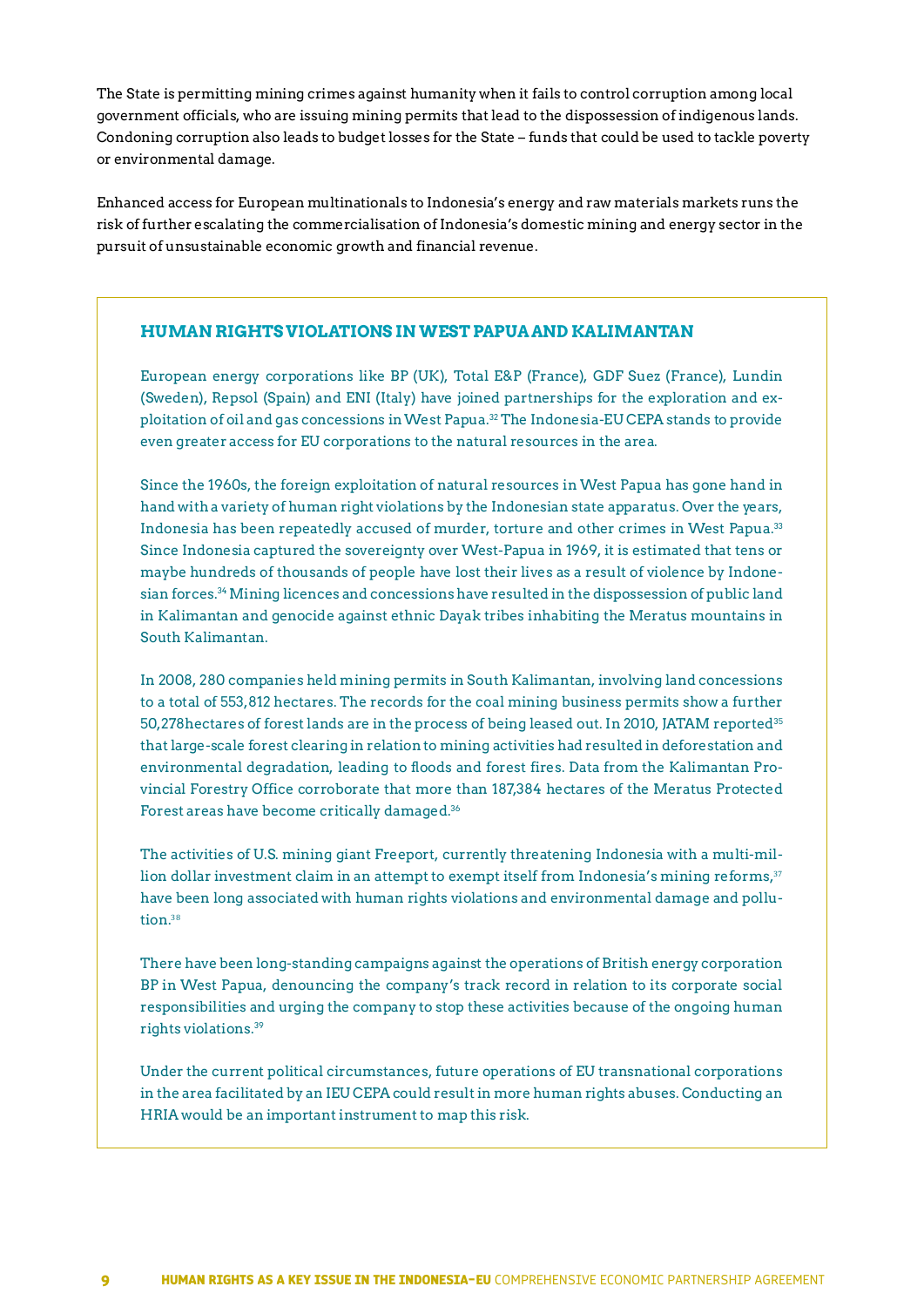## **5.**  INFRASTRUCTURE DEVELOPMENT: ANOTHER SOURCE OF **CONFLICT**

The Indonesian government's National Mid-Term Development Plan (RPJMN) outlines large-scale infrastructure development projects that will lead to a large-scale change in land use. Forests will be cleared to make way for airports, highways, power plants, ports and other infrastructure. Two airport construction projects alone, out of a total of 149 infrastructure projects, will affect some 11,000 hectares of land.<sup>40</sup>

There is considerable interest in Europe when it comes to investing in Indonesia. In the wake of President Jokowi's recent state visit to Europe, business agreements to invest in Indonesia were signed for a total amount of US\$ 20.5 billion.<sup>41</sup>

However, infrastructure investments also carry a significant human rights risk, as they impact directly on the environment and the social and economic rights of local communities. Figures from the Agrarian Reform Consortium (KPA) for 2015 show that infrastructure development has caused an increased number of agrarian conflicts in Indonesia.

As many as 70 conflicts – or 28 per cent of the 252 reported incidents – pertain to the infrastructure sector.<sup>42</sup> If the negotiations on the Indonesia-EU CEPA succeed, investments from Europe are expected to flood in to implement president Jokowi's ambitious plans for infrastructure development. However, EU investments contain the risk of deteriorating the habitat and livelihood of local communities. This in itself already constitutes a human right violation, but may also stir up local conflicts and violence. All the more reason to conduct a HRIA without further delay.

#### **JAKARTA BAY PROJECT**

The 'National Capital Integrated Coastal Development' (NCICD) project is a multi-billion flood protection-land development plan for Jakarta Bay. Dutch transnational corporations with expertise in dredging, land reclamation and water management are strongly involved in the NCICD. However, the project is also associated with forced, unlawful evictions of local communities.<sup>43</sup>

## **6.**  SERVICES LIBERALISATION: IMPACTS ON HEALTH CARE

Services liberalisation can impact on the provision of universal, affordable public services. In Indonesia, access to medicine is a case in point.

The EU is the biggest exporter of pharmaceutical products to Indonesia, and Indonesia's pharmaceutical sector ranks third in terms of incoming EU investment. Only the transportation and communications sectors attract more EU capital. Large pharmaceutical companies of EU origin – such as GlaxoSmithKline, Bayer, Roche and Novartis – dominate the market for pharmaceutical activities, both in Indonesia and at the global level.<sup>44</sup>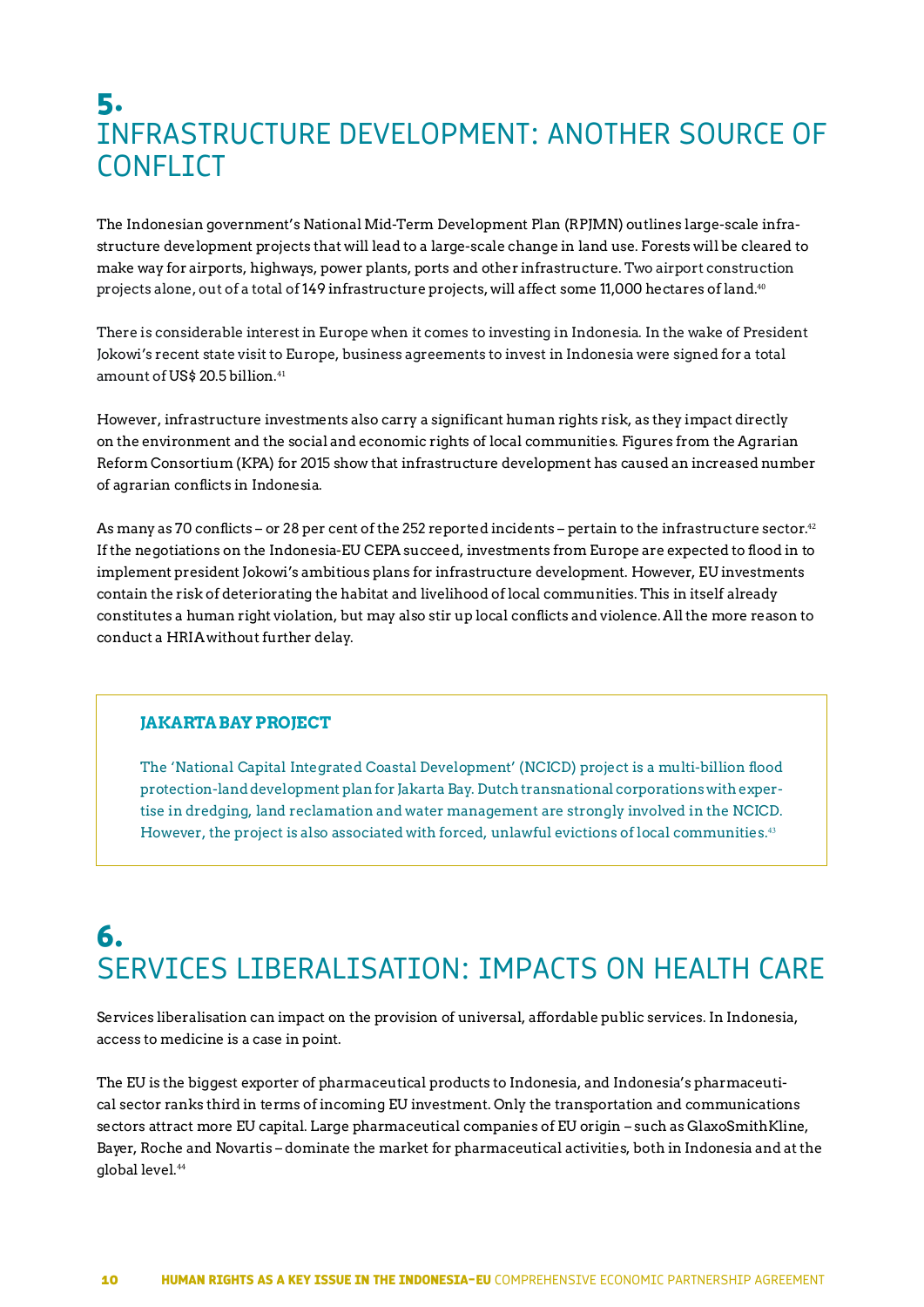

Given its interests in the pharmaceutical sector, in the IEU CEPA the EU will be pushing for the liberalisation of the trade in pharmaceutical products, but also of investment and the provision of services in the health sector. This will include the establishment of clinics or foreign hospitals, and enabling an influx of foreign workers into medical professions in Indonesia, including doctors, nurses, therapists and other foreign health workers.<sup>45</sup>

In the interest of its big pharmaceutical companies, the EU can also be expected to aim for an extension of patent protection under the intellectual property rights chapter in the IEU CEPA. This would conflict with Indonesia's efforts to build a national pharmaceutical industry to boost the production of cheap generic medicines for its population, including vulnerable and marginalised groups in society.Patent protection is not only responsible for rising drugs prices, but the extension of patents to the patent holder is creating conditions that hamper the availability of generic drugs.<sup>46</sup>

The EU-Vietnam FTA,<sup>47</sup> which has been put forward as a template for the IEU CEPA, prohibits imposing performance requirements on foreign investors, banning technology transfers and local content requirements. If this is copied into the IEU CEPA, this will further hamper the efforts of Indonesia to build its own national pharmaceutical industry.

The EU-Vietnam FTA also demands national treatment of foreign investors and prohibits any privileging of state-owned enterprises (SOEs, known as BUMN in Indonesia). This will weaken policies to boost BUMNs in the pharmaceutical sector and limit their role in rolling out the national pharmaceutical industry roadmap.

An HRIA, ex ante and ex post, could map the potential impacts of an IEU CEPA on the human right to health in Indonesia.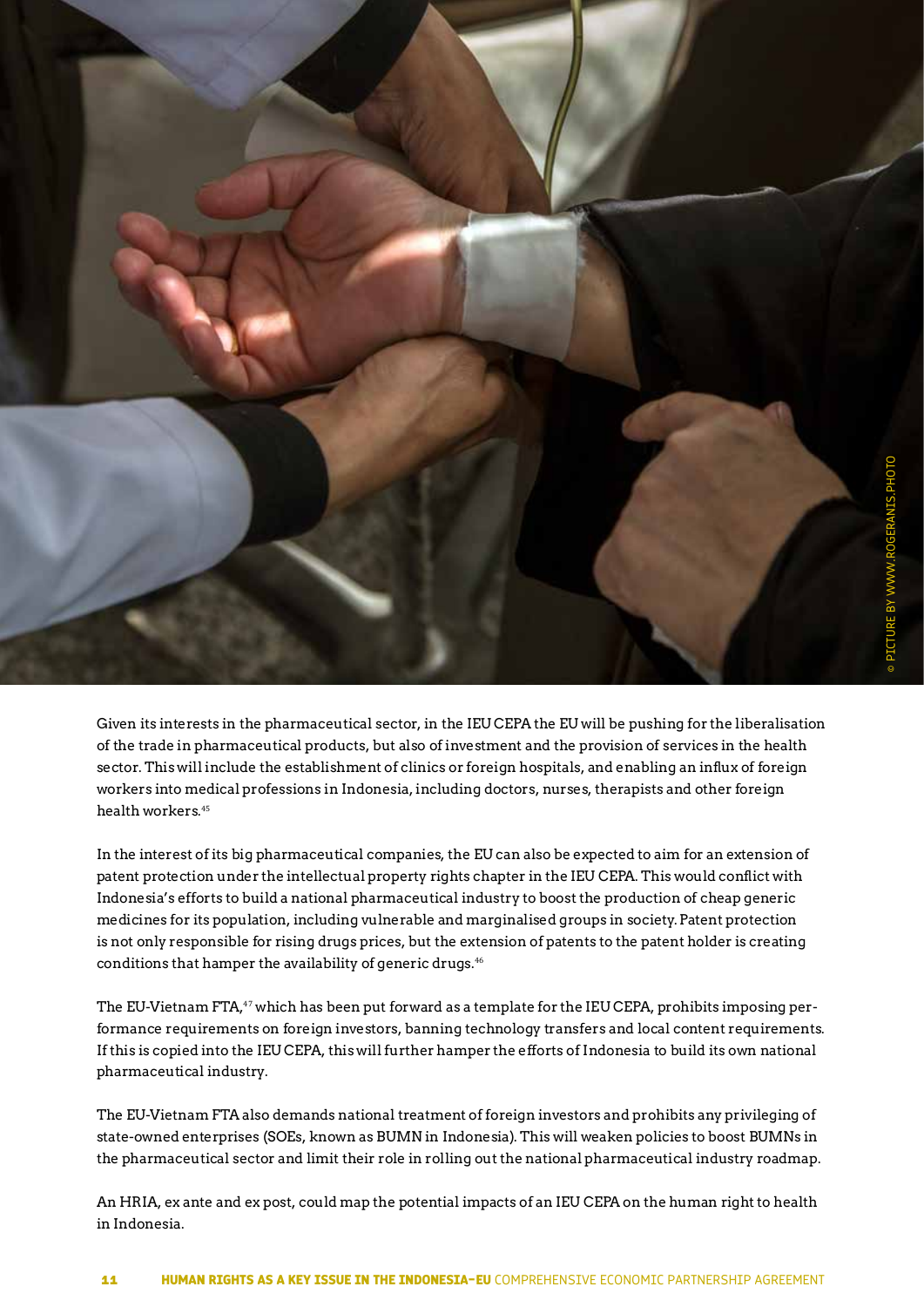## **7.**  INVESTMENT PROTECTION: CONFLICT WITH POLICY SPACE TO MEET HUMAN RIGHTS OBLIGATIONS

The EU's free trade and investment agreements routinely offer far-reaching treaty-based protection of foreign investor rights, which exceed the protections offered under national legal systems. Clauses like the ones on fair and equitable treatment and indirect expropriation allow foreign investors to challenge virtually every government measure that threatens to impact negatively on their investment before an international investment tribunal. Under the binding investor- state dispute settlement mechanism they can demand compensation, including for lost future profits. Awards can run into hundreds of millions of dollars, payable from public budgets.

Investor-state dispute settlement can conflict with UN Guiding Principle 9, which states that "*States should maintain adequate domestic policy space to meet their human rights obligations when pursuing business-related policy objectives with other States or business enterprises, for instance through investment treaties or contracts*". The threat of multi-million investment claims has, in the case of Indonesia, already led to 'regulatory chill', where the government has decided to shelve or water down proposed regulations. In 2014, Newmont Mining, one of the largest mining corporations in the world, filed an investment claim against Indonesia, challenging Indonesia's new mining law that requires mining companies to refine and process minerals in Indonesia prior to export and seeks to limit foreign ownership. Newmont used the claim to exact exemptions from the new law from the Indonesian government, which included a much-reduced export tax rate and a postponement of obligations to build mineral refinery plants in Indonesia.48 The case of Newmont Mining vs Indonesia is a powerful example of how investment agreements are used by companies to get exemptions from government regulations and legislation, undermining democracy and development.49 The threat of investment claims had already caused Indonesia to exempt established mining companies, including Freeport and Newmont, from the working of the 2002 Forestry Act, forbidding mining operations in protected forest areas.<sup>50</sup>

The amounts claimed and awarded in investment arbitration suits can have a severe impact on a country's finances, including its budgets for social spending, with knock-on effects for human rights. For example, in 2012 Churchill Mining sued the Government of Indonesia for US\$ 1.2 billion – equivalent to IDR14.4 trillion.51 The value of the lawsuit is almost equivalent to the allocation of subsidies for food in the 2015 Indonesia State budget (IDR 18.9 trillion) and exceeds the IDR 0.9 trillion in seed subsidies for farmers, the IDR 2.5 trillion interest subsidies for small- and medium-sized enterprises and the IDR 8.7 trillion allocated for public transportation subsidies.

The potential impacts of investor-state dispute settlement on policy space and public budgets has led Indonesia to decide to terminate all of its existing investment agreements, including with European member states, to replace them with agreements that limit the scope for foreign investors to challenge measures taken by the state.52 The European Commission will be pushing hard to include an investment chapter with far-reaching protections for foreign investors, enforceable through its revised form of investor-state dispute settlement: the Investment Court System (ICS).

ICS – as included in the EU-Vietnam FTA53 concluded in December 2015 – does contain some procedural improvements as opposed to the 'old' ISDS. However, the reforms do not extend to limiting the provisions investors can invoke to bring claims and do not balance investor rights with any kind of investor obligations.54 In the interest of conformity in its trade agreements with the ASEAN countries, the EU will likely be pushing hard to include a comparable investment chapter in its CEPA with Indonesia – which may leave very little room for Indonesia to achieve acceptance of its own proposals for investment protection reform.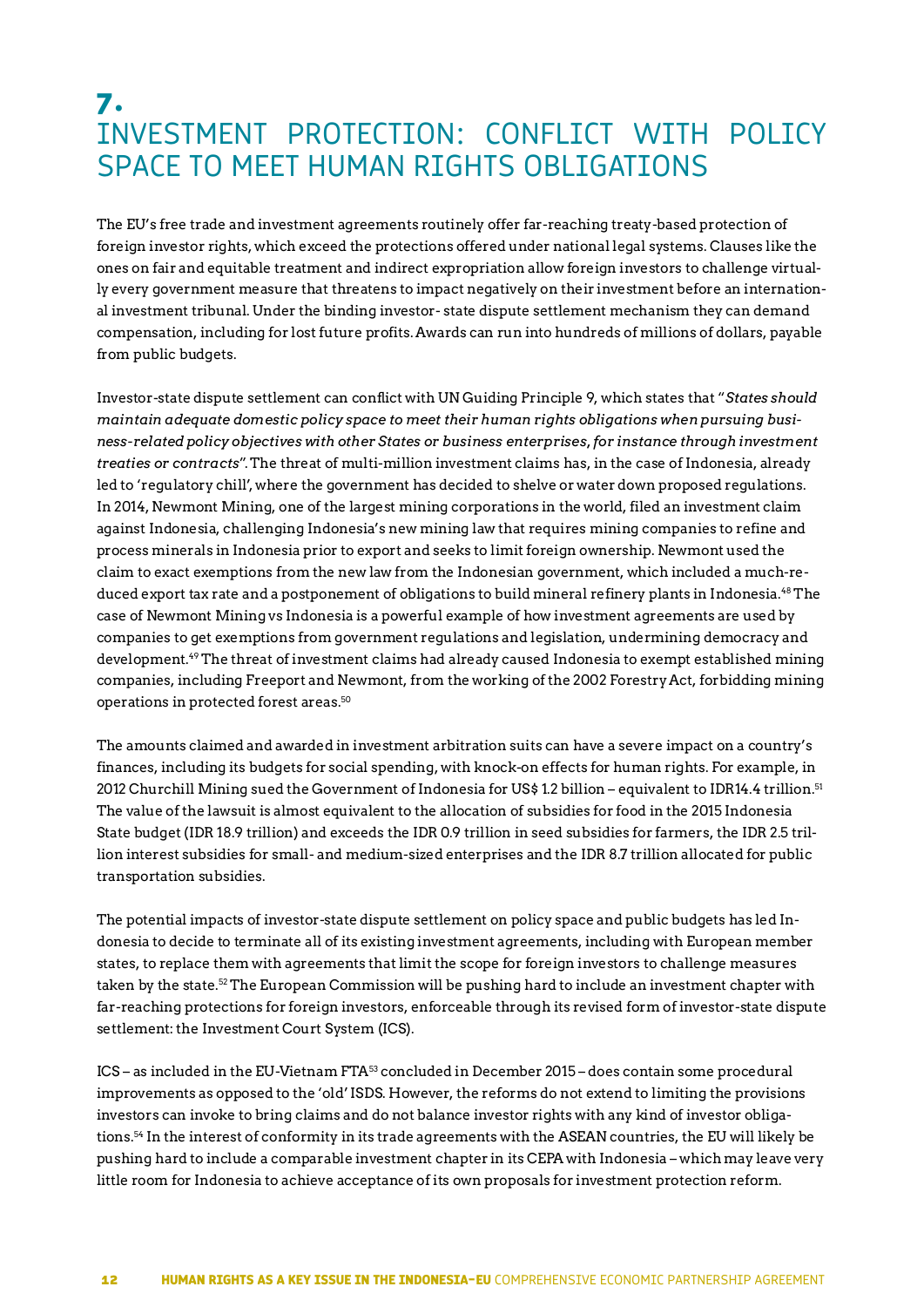#### **Sustainable development issues associated with the EU-Indonesia CEPA**

In its report on the first round of the negotiations for an EU-Indonesia CEPA, the European Commission highlights the ambition on both sides to include a comprehensive trade and sustainable development chapter in the agreement. The scope of the chapter, according to the European Commission, should include international labour and environmental conventions, climate change, civil society involvement and natural resources such as timber, fisheries and vegetable oils.55 However, the problem with sustainable development chapters in trade agreements is that they tend to rely on voluntary guidelines and initiatives and lack an adequate monitoring and enforcement mechanism. In terms of the overall architecture of trade and investment agreements, the removal of trade barriers in FTAs affects the policy space of the state. Harmonising national regulations with the FTA rules can directly impact on the state's responsibility to protect human rights. The experience with investment dispute settlement (ISDS) in FTAs shows that regulatory freedom and the state's ability to legislate in the public interest are put at risk.

The protections for foreign investors are highly enforceable through the inclusion of effective investorstate dispute settlement. But in the context of trade and investment agreements the need for access to remedy for victims of corporate abuses – as recognised in the UN Guiding Principles on Business and Human Rights – continues to be overlooked and in some cases undermined.56

Any trade and investment treaty aimed at contributing to equitable and sustainable development, should include a public complaints mechanism where civil society stakeholders can bring complaints regarding the human rights impacts of the treaty's implementation. Such complaints should be independently assessed. The CEPA might institute independent panel of experts (not only trade lawyers, but labour/climate/human rights experts) investigates the eligibility of complaints. Alternatively, this could be left to the domestic legal system, whereby, in Indonesia, the Constitutional Court could take up this role. In Europe, this would be the European Court of Justice.

Should the CEPA be found to structurally hinder the international human rights obligations of the signatory parties, remedy must also include amendment of the treaty, in respect of human rights as *jus cogens*, the fundamental principles of international law, accepted by the international community of states as norms from which no derogation is permitted. The Maastricht Principles, which clarify extraterritorial obligations (ETOs) of States on the basis of standing international law,57 state that 'States must elaborate, interpret and apply relevant international agreements and standards in a manner consistent with their human rights obligations' (ETO 17). The list of obligations includes, inter alia, those pertaining to international trade and investment. The Maastricht principles also underscore that 'States must take deliberate, concrete and targeted steps, separately, and jointly through international cooperation, to create an international enabling environment conducive to the universal fulfilment of economic, social and cultural rights, including in matters relating to bilateral and multilateral trade [and] investment…' and stresses that 'he compliance with this obligation is to be achieved through, inter alia, [the] elaboration, interpretation, application and regular review of multilateral and bilateral agreements as well as international standards' (ETO 29).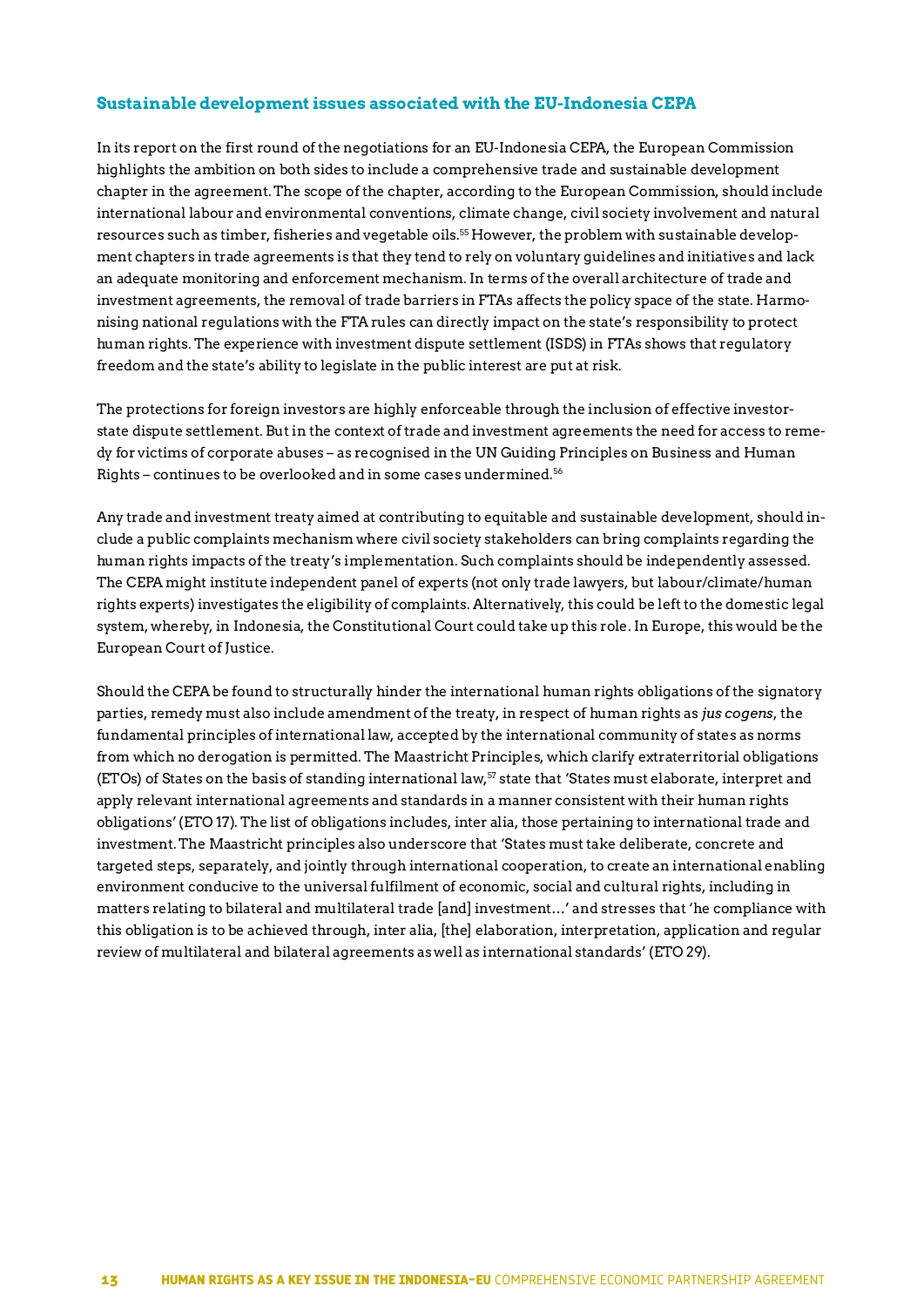## **8.**  RECOMMENDATIONS

To ensure the protection and promotion of human rights, it is vital that an in-depth assessment of the IEU CEPA's impact on human rights is conducted prior to the start of the negotiations. This should involve not just the Indonesian government and the European Commission, but also the parliaments of Indonesia, the EU and its member states, academia, communities and civil society organisations. This human rights impact study should be completed in time to form the basis of the negotiations between Indonesia and the EU. The HRIA's findings must also be submitted to parliaments before they ratify the relevant agreement.

*Ex post* monitoring of the impacts of the IEU CEPA is also essential to map the impact of the agreement on the capacity of the Indonesian state to fulfil its human rights obligations, as well as the environmental impacts of the CEPA; adverse impacts should lead to a review of the agreement, and, if necessary, to cancellation of (part of) the agreement.

To ensure the primacy of human rights over trade and investment regimes, trade and investment agreements, including the Indonesia-EU CEPA, should include a supremacy clause to establish a clear hierarchy between human rights and trade law. In case of conflicts, human rights must take precedence. Civil society stakeholders and affected groups and individuals must have recourse to an effective, independent complaints mechanism, ultimately backed by appropriate sanctions and compensations, and/or amendment, or even termination, of the treaty.

States have a duty to regulate in the interest of promoting human rights and protecting the environment. This duty is recognised in customary international law and reflected in states' extraterritorial obligations. Hence, a CEPA that would undermine the parties' policy space and flexibility to pursue domestic development objectives aimed at promoting a fairer income distribution; strong public social security; high-quality public services, in particular in areas such as health, education, housing and social protection; and protection of the environment should be considered illegitimate. In the same vein, under no circumstances must an Indonesia - EU CEPA be allowed to adversely impact on all parties' obligations to meet the Paris agreement on climate.

In the interest of equitable and sustainable development, the EU should, in the Indonesia-EU CEPA negotiations, refrain from targeting both Indonesian export measures aimed at promoting domestic processing of raw materials with a view to enhancing domestic value addition, and local content requirements aimed at the promotion of equality, social and environmental protection and human rights.

Regulatory chill must be avoided. Investment chapters must not be allowed to become a tool to exert political pressure on governments to shelve or abandon public interest regulation. In fact, treaty-based investor-state dispute settlement should be abandoned altogether because it conflicts with governments' overriding obligation to protect human rights.

The ICS 'solution' the EU will propose for the IEU CEPA does not solve the systemic problems associated with investment protection and investor-state dispute settlement. At the very least, the substantive clauses on the basis of which investors can bring a claim, must be severely curtailed. Damages should be limited to real losses and never include future lost profits.

And any system that protects the property rights of (foreign) investors, should also include substantive investor responsibilities and obligations, as well as expeditious access to remedy for victims of corporate human rights abuses. Current reform proposals for treaty-based investment protection continue to guarantee enforceable rights for foreign investors, while keeping corporate social responsibility on a voluntary basis.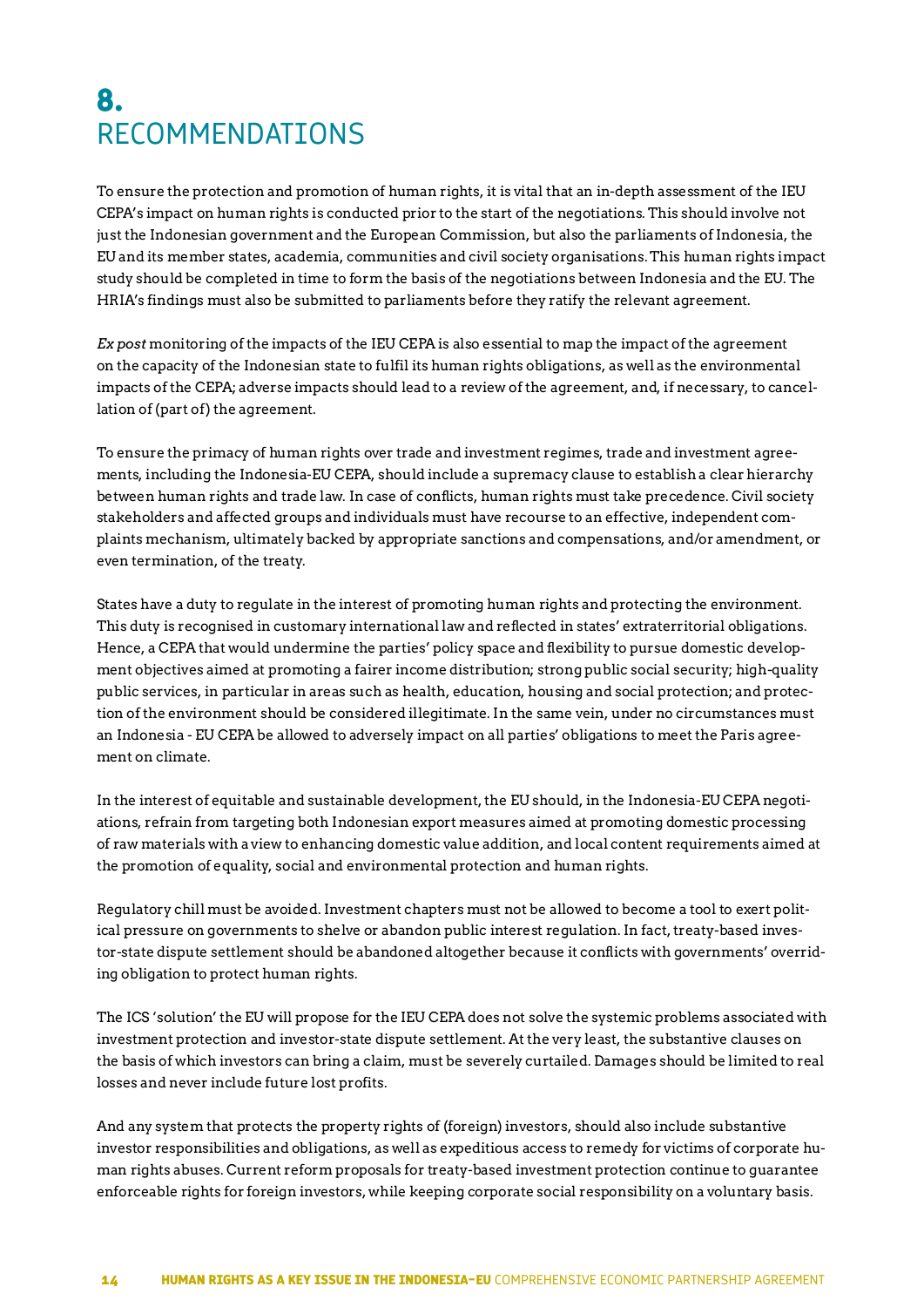Binding responsibilities and full accountability for corporate human rights violations must be ensured. This includes a mechanism guaranteeing access to remedy for victims of corporate human rights abuse. The current process for a binding instrument on business and human rights at the UN forms a promising starting point, that merits positive engagement.

Last, but not least: in order to allow all interested and/or potentially affected parties to provide meaningful inputs into the negotiating process, the government of Indonesia and the EU should provide full transparency in the Indonesia-EU CEPA negotiating process. All negotiating documents should be made publicly available. The role of the parliaments in monitoring the Indonesia-EU CEPA negotiations should be strengthened, both in Indonesia and EU, to ensure that the CEPA does not violate the Indonesian Constitution, the European Treaties or the signatories' obligations under the body of international human rights law.

## **PROFILES**

*Rachmi Hertanti* is Executive Director of Indonesia for Global Justice. She obtained her master degree in International Trade Law from the University of Indonesia in 2010.

*Aurora Aravena SølnaI* is currently finishing an M.Phil. in the Theory and Practice of Human Rights at the University of Oslo, Faculty of Law. During the drafting of this paper, she was an intern at the IGJ.

*Indonesia for Global Justice– IGJ* (formerly known as the Institute for Global Justice) was founded on 7 August 2001 in order to address the issue of global trade liberalisation. IGJ's Mission is "to change the world trading system to be more equitable through the development of critical awareness and the empowerment of strategic civil society organizations". Since its foundation, IGJ has performed many studies and carried out research into the issue of globalisation and market liberalisation and its impact on Indonesia. This research aims to produce policy recommendations and alternatives that may be used for public education, policy advocacy and legal materials, as well as campaigning.58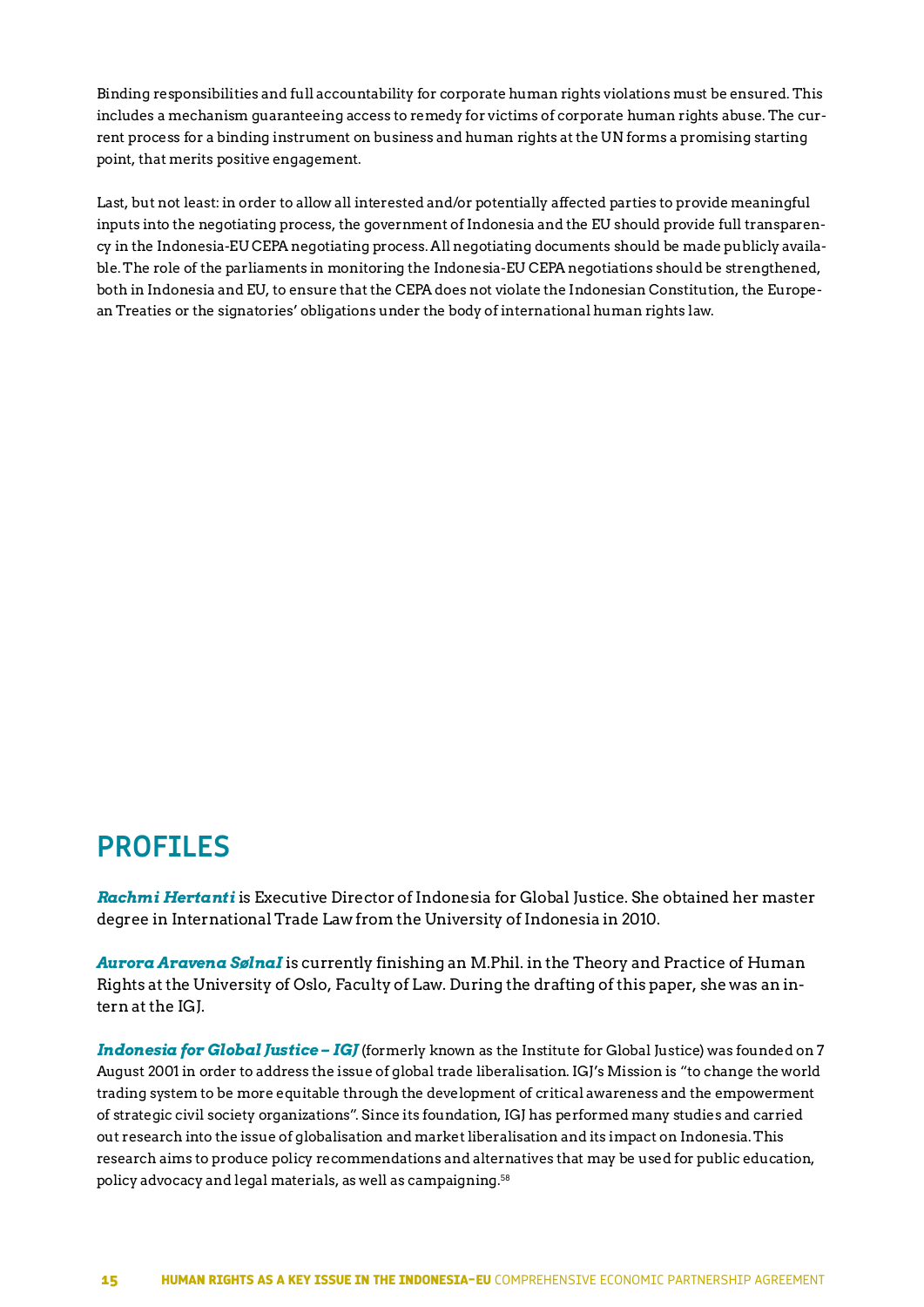## **NOTES**

1<br>global markets, [https://ec.europa.eu/growth/sectors/raw-materials/poli](https://ec.europa.eu/growth/sectors/raw-materials/policy-strategy/sustainable-supply-global_en)-<br>global markets, https://ec.europa.eu/growth/sectors/raw-materials/poli-<br>[cy-strategy/sustainable-supply-global\\_en](https://ec.europa.eu/growth/sectors/raw-materials/policy-strategy/sustainable-supply-global_en)

Report from the first round of negotiations for a Comprehensive Economic Partnership Agreement (CEPA) between the EU<br>and Indonesia, 20-21 September 2016, [http://trade.ec.europa.eu/doclib/](http://trade.ec.europa.eu/doclib/docs/2016/september/tradoc_154982.pdf)<br>docs/2016/september/tradoc\_154982.

3 See [https://ec.europa.eu/growth/sectors/raw-materials/](https://ec.europa.eu/growth/sectors/raw-materials/policy-strategy/sustainable-supply-global_en) [policy-strategy/sustainable-supply-global\\_en](https://ec.europa.eu/growth/sectors/raw-materials/policy-strategy/sustainable-supply-global_en)

4 European Commission, Report of the second round of negotiations for a Free Trade Agreement between the European Union and Indonesia, 24-27 January 2017, Indonesia, Bali.

5 Commission publishes negotiating proposals for EU-Indo-nesia trade deal', EC press release, Brussels, 7 February 2017, [http://trade.](http://trade.ec.europa.eu/doclib/press/index.cfm?id=1621) [ec.europa.eu/doclib/press/index.cfm?id=1621](http://trade.ec.europa.eu/doclib/press/index.cfm?id=1621); (accessed 13 February 2017).

6 On the Indonesian side, the Employers' Association of<br>Indonesia (APINDO; Chris Kanter, Chair) and the Indonesian National<br>Chamber of Commerce and Industry (KADIN; Maxi Gunawan, Head of<br>Kadin's Permanent Committee for Int ation) took part in the Vision Group. European business interests were represented by Erik Versavel (MD of ING Commercial Banking); Pascal Kerneis (Business Europe) and Jakob Sorensen (Maersk and Chair of<br>EuroCham): EU-Indonesia Joint Vision Group, Invigorating the Indone-<br>sia-EU Partnership: Towards a Comprehensive Economic Partnership<br>Agreement, 2011, p5, h

Business Europe represents the business federations of 34 European<br>Countries: [https://www.businesseurope.eu/members.](https://www.businesseurope.eu/members) Eurocham, the<br>European Chamber of Commerce in Indonesia, also boasts a long list of<br>business members, whi Syngenta and Unilever: [http://www.eurocham.id/index.php/member](http://www.eurocham.id/index.php/membership/eurocham-members)-[ship/eurocham-members](http://www.eurocham.id/index.php/membership/eurocham-members)

7 EU-Indonesia Joint Vision Group, Invigorating the Indo-nesia-EU Partnership: Towards a Comprehensive Economic Partnership Agreement, 2011, [http://eeas.europa.eu/archives/delegations/indonesia/](http://eeas.europa.eu/archives/delegations/indonesia/documents/press_corner/20110615_01_en.pdf) [documents/press\\_corner/20110615\\_01\\_en.pdf](http://eeas.europa.eu/archives/delegations/indonesia/documents/press_corner/20110615_01_en.pdf) 

[http://trade.ec.europa.eu/consultations/index.cfm?con](http://trade.ec.europa.eu/consultations/index.cfm?consul_id=220)[sul\\_id=220](http://trade.ec.europa.eu/consultations/index.cfm?consul_id=220)

9 Office of the United Nations High Commissioner for Human Rights (OHCHR) 2015, [http://www.ohchr.org/FR/NewsEvents/Pages/](http://www.ohchr.org/FR/NewsEvents/Pages/DisplayNews.aspx?NewsID=16031&LangID=E) [DisplayNews.aspx?NewsID=16031&LangID=E](http://www.ohchr.org/FR/NewsEvents/Pages/DisplayNews.aspx?NewsID=16031&LangID=E)

10 See, for example: Clearing the Way for Plantations: Land Grabs, Deforestation and Endangered Species, The Goldman Environ-mental Prize, February 11, 2015 [http://www.goldmanprize.org/blog/clear](http://www.goldmanprize.org/blog/clearing-way-plantations-land-grabs-deforestation-and-endangered-species/)[ing-way-plantations-land-grabs-deforestation-and-endangered-species/](http://www.goldmanprize.org/blog/clearing-way-plantations-land-grabs-deforestation-and-endangered-species/)

11 See, for example: Oliver Pye et al., Land Grabs and the<br>River, June 2015. Published by: BRICS Initiatives For Critical Agrarian<br>Studies (BICAS), MOSAIC Research Project, Land Deal Politics Initiative<br>(LDPI), RCSD Chiang [projects/Research\\_networks/LDPI/CMCP\\_81\\_Pye\\_et\\_al.pdf](https://www.iss.nl/fileadmin/ASSETS/iss/Research_and_projects/Research_networks/LDPI/CMCP_81_Pye_et_al.pdf)

12 Office of the High Commissioner for Human Rights (OHCHR), 'Human Rights and Poverty Reduction: A Conceptual Frame-work' (2004) [http://www.ohchr.org/Documents/Publications/PovertyRe](http://www.ohchr.org/Documents/Publications/PovertyReductionen.pdf)[ductionen.pdf](http://www.ohchr.org/Documents/Publications/PovertyReductionen.pdf)

13 Impact Assessments, Poverty and Human Rights: A Case Study Using The Right to the Highest Attainable Stand-ard of Health (2006) UNESCO, [http://www.who.int/hhr/Series\\_6\\_Im](http://www.who.int/hhr/Series_6_Impact%20Assessments_Hunt_MacNaughton1.pdf)-[pact%20Assessments\\_Hunt\\_MacNaughton1.pdf](http://www.who.int/hhr/Series_6_Impact%20Assessments_Hunt_MacNaughton1.pdf)

14 European Ombudsman,Decision in case 1409/2014/MHZ on the European Commission's failure to carry out a prior human rights<br>impact assessment of the EU-Vietnam free trade agreement, Febru-<br>ary 2016. [https://www.ombudsman.europa.eu/cases/decision.faces/](https://www.ombudsman.europa.eu/cases/decision.faces/en/64308/html.bookmark) [en/64308/html.bookmark](https://www.ombudsman.europa.eu/cases/decision.faces/en/64308/html.bookmark)

15 A/HRC/19/59/Add.5

United Nations Human Rights Council, Open-ended intergovernmental working group on transnational corporations and other<br>business enterprises with respect to human rights, [http://www.ohchr.](http://www.ohchr.org/EN/HRBodies/HRC/WGTransCorp/Pages/IGWGOnTNC.aspx)<br>[org/EN/HRBodies/HRC/WGTransCorp/Pages/IGWGOnTNC.aspx](http://www.ohchr.org/EN/HRBodies/HRC/WGTransCorp/Pages/IGWGOnTNC.aspx)

17<br>man Right in Trade and Investment Policies: Model clauses for a UN trea-<br>ty on transnational corporations, other businesses and human rights,<br>ty on transnational corporations, other businesses and human rights, published by CIDSE et al., March 2017. [https://business-humanrights.org/](https://business-humanrights.org/sites/default/files/documents/CIDSE_Study_Primacy_HR_Trade__Investment_Policies_Executive_Summary.pdf)<br>[sites/default/files/documents/CIDSE\\_Study\\_Primacy\\_HR\\_Trade\\_\\_In](https://business-humanrights.org/sites/default/files/documents/CIDSE_Study_Primacy_HR_Trade__Investment_Policies_Executive_Summary.pdf)-<br>[vestment\\_Policies\\_Executive\\_Summary.pdf](https://business-humanrights.org/sites/default/files/documents/CIDSE_Study_Primacy_HR_Trade__Investment_Policies_Executive_Summary.pdf)

18 3D 'Insight on Human Rights Impact Assessments of Trade Policies and Agreements' [http://www.humanrights.ch/upload/](http://www.humanrights.ch/upload/pdf/100607_09_HRIA_3D_berblick.pdf) [pdf/100607\\_09\\_HRIA\\_3D\\_berblick.pdf](http://www.humanrights.ch/upload/pdf/100607_09_HRIA_3D_berblick.pdf)

19 A/HRC/19/59/Add.5

20 Alliance Sud, 2011.

Ecumenical Advocacy Alliance, 2007, 'Trade Policies and Hunger', <http://www.e-alliance.ch/en/s/food/rice/>

22 See: Benny Kuruvilla (Ed.), Weighing the GATS on a development scale – The Case of Tourism in Goa, India, Equations – SOMO,<br>November 2002, [https://www.somo.nl/wp-content/uploads/2002/11/](https://mail.somo.nl/owa/redir.aspx?REF=lSNQnudDn5eOvRmTU2BJaQNxca7BMtsjIblGkVK8Aak9uVHi-VPUCAFodHRwczovL3d3dy5zb21vLm5sL3dwLWNvbnRlbnQvdXBsb2Fkcy8yMDAyLzExL1RvdXJpc20taW4tR29hLUluZGlhLXdpdGgtcGhvdG9zLnBkZg..)<br>[Tourism-in-Goa-India-with-photos.pdf](https://mail.somo.nl/owa/redir.aspx?REF=lSNQnudDn5eOvRmTU2BJaQNxca7BMtsjIblGkVK8Aak9uVHi-VPUCAFodHRwczovL3d3dy5zb21vLm5sL3dwLWNvbnRlbnQvdXBsb2Fkcy8yMDAyLzExL1RvdXJpc20taW4tR29hLUluZGlhLXdpdGgtcGhvdG9zLnBkZg..); John Kinuthia, Trading in healthcare services in Kenya, are we prepared? Case study on the implications of committing healthcare services in Kenya under GATS, Consumer Information Network Kenya – SOMO, November 2002, [https://www.somo.](https://mail.somo.nl/owa/redir.aspx?REF=TpLe3xoMX06TFrwnACXwLsFSYCR3qRVKufw1ssEI6DM9uVHi-VPUCAFodHRwczovL3d3dy5zb21vLm5sL25sL3dwLWNvbnRlbnQvdXBsb2Fkcy9zaXRlcy8yLzIwMDIvMTEvVHJhZGluZy1pbi1oZWFsdGhjYXJlLXNlcnZpY2VzLWluLUtlbnlhLnBkZg..) [nl/nl/wp-content/uploads/sites/2/2002/11/Trading-in-healthcare-servic](https://mail.somo.nl/owa/redir.aspx?REF=TpLe3xoMX06TFrwnACXwLsFSYCR3qRVKufw1ssEI6DM9uVHi-VPUCAFodHRwczovL3d3dy5zb21vLm5sL25sL3dwLWNvbnRlbnQvdXBsb2Fkcy9zaXRlcy8yLzIwMDIvMTEvVHJhZGluZy1pbi1oZWFsdGhjYXJlLXNlcnZpY2VzLWluLUtlbnlhLnBkZg..)-[es-in-Kenya.pdf;](https://mail.somo.nl/owa/redir.aspx?REF=TpLe3xoMX06TFrwnACXwLsFSYCR3qRVKufw1ssEI6DM9uVHi-VPUCAFodHRwczovL3d3dy5zb21vLm5sL25sL3dwLWNvbnRlbnQvdXBsb2Fkcy9zaXRlcy8yLzIwMDIvMTEvVHJhZGluZy1pbi1oZWFsdGhjYXJlLXNlcnZpY2VzLWluLUtlbnlhLnBkZg..)

23 Transnational Institute, Repercussions in Colombia of the free trade agreement with the European Union after three years of implementation, 10 October 2016, [https://www.tni.org/en/publication/](https://www.tni.org/en/publication/repercussions-in-colombia-of-the-free-trade-agreement-with-the-european-union-after) [repercussions-in-colombia-of-the-free-trade-agreement-with-the-euro](https://www.tni.org/en/publication/repercussions-in-colombia-of-the-free-trade-agreement-with-the-european-union-after)[pean-union-after](https://www.tni.org/en/publication/repercussions-in-colombia-of-the-free-trade-agreement-with-the-european-union-after)

24 The Commission's failure to carry out a human rights impact assessment of the envisaged EU-Vietnam free trade agreement, 26-11-2016 [https://www.ombudsman.europa.eu/en/cases/caseopened.](https://www.ombudsman.europa.eu/en/cases/caseopened.faces/en/54682/html.bookmark) [faces/en/54682/html.bookmark](https://www.ombudsman.europa.eu/en/cases/caseopened.faces/en/54682/html.bookmark)

25 A/HRC/19/59/Add.5

26 3D 'Insight on Human Rights Impact Assessments of Trade Policies and Agreements', [http://www.humanrights.ch/upload/](http://www.humanrights.ch/upload/pdf/100607_09_HRIA_3D_berblick.pdf) [pdf/100607\\_09\\_HRIA\\_3D\\_berblick.pdf](http://www.humanrights.ch/upload/pdf/100607_09_HRIA_3D_berblick.pdf)

27 European Commission, Report from the 1st round of<br>negotiations for a Free Trade Agreement between the European Union<br>and Indonesia, 20-21 September 2016, Brussels, [http://trade.ec.europa.](http://trade.ec.europa.eu/doclib/docs/2016/september/tradoc_154982.pdf)<br>eu/doclib/docs/2016/september/t

The award of Constitutional Court (Putusan MK) No.10/ PUU-XII/2014

<sup>29</sup> "In 2009 the Government of Indonesia issued Law No.<br>4/2009 on Mineral and Coal, which required mining companies to<br>downstream production, in other words refine and process minerals<br>(for example by establishing a smelt mean in 2014. The law allows exports of semi-finished mineral products,<br>such as copper concentrate, until 2017, but only with a progressive export<br>tax ranging from 20% to 60%. This progressive tax rate was intended to<br>forc forms part of a broader strategy by Indonesian governments to get a<br>larger share of its mineral resources. The new mining law (Article 112)<br>also aims to limit foreign ownership of mining companies: it obliges<br>foreign-owned ties or local industries – up to 51% within ten years."<br>Source: [https://www.tni.org/en/briefing/netherlands-indone](https://www.tni.org/en/briefing/netherlands-indonesia-bit-rolls-back-implementation-new-indonesian-mining-law)-<br>[sia-bit-rolls-back-implementation-new-indonesian-mining-law](https://www.tni.org/en/briefing/netherlands-indonesia-bit-rolls-back-implementation-new-indonesian-mining-law)

30 Constitutional Court Decision No.10 / PUU-XII / 2014.

31 See, for example, Abdullah Naim et al., Deadly Coal, JATAM, 2010, <http://english.jatam.org/dmdocuments/DC%20ingg02.pdf>

32 Unpublished research by SOMO.

33 [https://www.law.yale.edu/system/files/documents/pdf/](https://www.law.yale.edu/system/files/documents/pdf/Intellectual_Life/West_Papua_final_report.pdf) [Intellectual\\_Life/West\\_Papua\\_final\\_report.pdf](https://www.law.yale.edu/system/files/documents/pdf/Intellectual_Life/West_Papua_final_report.pdf), p38-49.

34 [http://www2.warwick.ac.uk/fac/soc/pais/research/re](	http://www2.warwick.ac.uk/fac/soc/pais/research/researchcentres/ierg/westpapua/papua_assessment_report_final_uk_pdf.pdf)[searchcentres/ierg/westpapua/papua\\_assessment\\_report\\_final\\_uk\\_pdf.](	http://www2.warwick.ac.uk/fac/soc/pais/research/researchcentres/ierg/westpapua/papua_assessment_report_final_uk_pdf.pdf) [pdf,](	http://www2.warwick.ac.uk/fac/soc/pais/research/researchcentres/ierg/westpapua/papua_assessment_report_final_uk_pdf.pdf) p 19.

35 JATAM, "Mautnya Batubara: Pengerukan Batubara dan Generasi Suram Kalimantan", 2010, pg 15

36 Ibid, pg.30.

37 [https://www.bloomberg.com/news/articles/2016-01-28/](https://www.bloomberg.com/news/articles/2016-01-28/freeport-indonesia-s-export-permit-expires-without-extension) [freeport-indonesia-s-export-permit-expires-without-extension](https://www.bloomberg.com/news/articles/2016-01-28/freeport-indonesia-s-export-permit-expires-without-extension)

38 [http://www.cnbc.com/2017/02/26/reuters-america-rpt-fact](http://www.cnbc.com/2017/02/26/reuters-america-rpt-factbox-indonesias-huge-papua-mine-run-by-freeport-long-a-source-of-friction.html)[box-indonesias-huge-papua-mine-run-by-freeport-long-a-source-of-fric](http://www.cnbc.com/2017/02/26/reuters-america-rpt-factbox-indonesias-huge-papua-mine-run-by-freeport-long-a-source-of-friction.html)[tion.html](http://www.cnbc.com/2017/02/26/reuters-america-rpt-factbox-indonesias-huge-papua-mine-run-by-freeport-long-a-source-of-friction.html) 

39 For more context, see, for example: http://www.down-toearth-indonesia.org/story/tangguh-bp-and-international-standards

40 Putusan MK No.10/PUU-XII/2014.

[http://katadata.co.id/berita/2016/04/25/kunjungi-er](http://katadata.co.id/berita/2016/04/25/kunjungi-eropa-jokowi-kantongi-perjanjian-bisnis-rp-270-triliun)[opa-jokowi-kantongi-perjanjian-bisnis-rp-270-triliun](http://katadata.co.id/berita/2016/04/25/kunjungi-eropa-jokowi-kantongi-perjanjian-bisnis-rp-270-triliun)

42 [http://www.konfrontasi.com/content/nasional/walhi-pe](https://www.konfrontasi.com/content/nasional/walhi-pemerintah-wajib-perhatikan-lingkungan-dalam-rencana-pembangunan)[merintah-wajib-perhatikan-lingkungan-dalam-rencana-pembangunan](https://www.konfrontasi.com/content/nasional/walhi-pemerintah-wajib-perhatikan-lingkungan-dalam-rencana-pembangunan)

43 SOMO report on NCICD, Jakarta at Bay, 2017 & Ahmad MarthinHadiwinata, "Reklamasidan NCICD: ProyekPerampasLaut", Jakarta, IGJ: StudiKejahatanKorporasi di Indonesia, 2016.